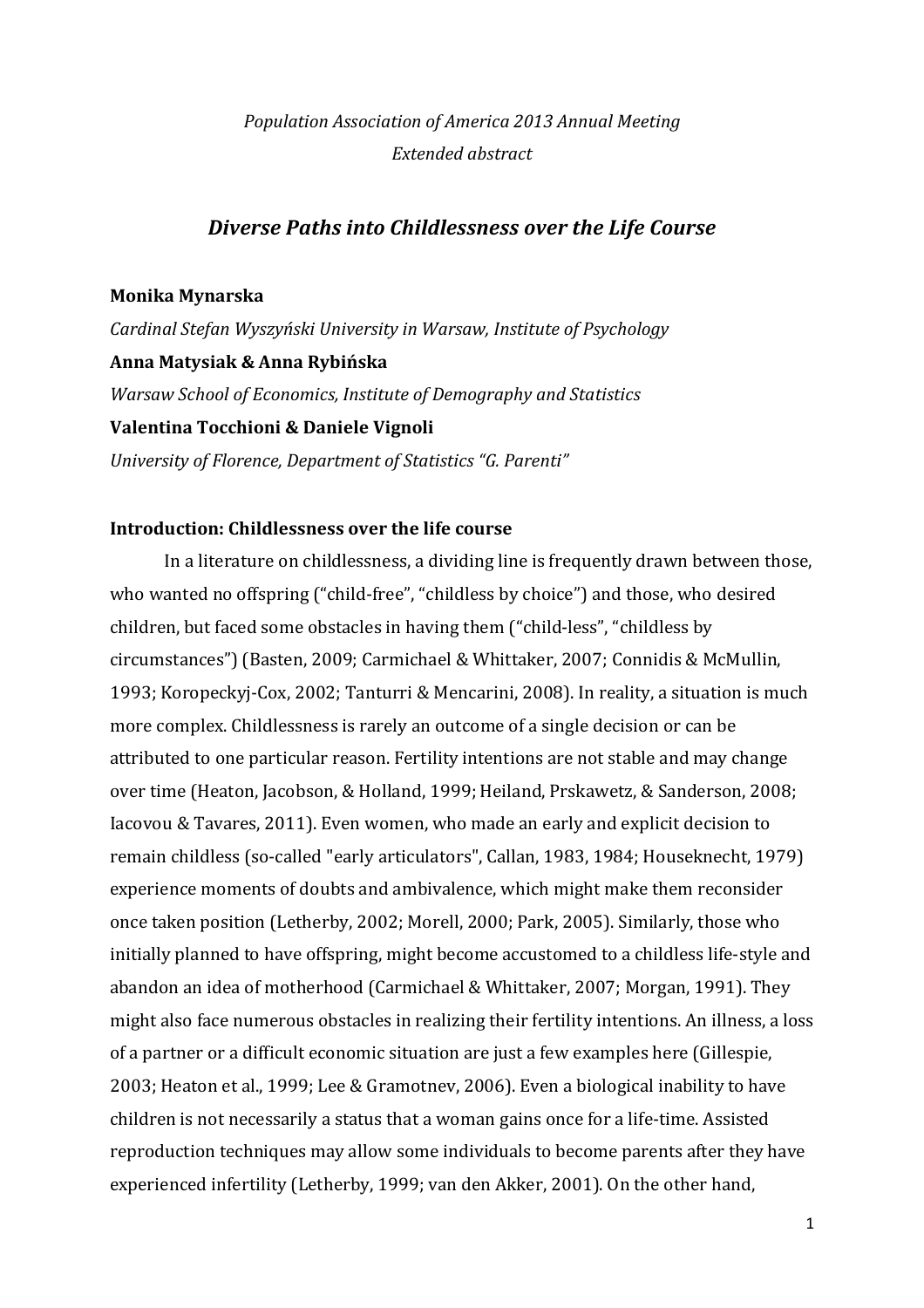postponement of childbearing (regardless of its reason) may cause some perfectly healthy and fecund women reach an age, when having offspring is no longer biologically possible for them (te Velde & Pearson, 2002).

Altogether, remaining childless is a process. It is a product of continuously changing context, of individual developments and life course pathways, influenced by many choices made by an individual in other life spheres (Campbell, 1985; Gillespie, 1999). As Keizer and colleagues (Keizer, Dykstra, & Jansen, 2008) phrased it: thinking about remaining childless should be informed by two principles: that of 'cumulative contingencies' (impact of previous experiences) and that of 'linked lives' (impact of events in different life dimensions). Instead of looking for one single reason of childlessness, we should ask what life course developments may lead to it (Hagestad & Call, 2007). Previous research has shown that partnership, educational and employment histories are particularly important in this respect (e.g., Heaton et al., 1999; Keizer et al., 2008; Koropeckyj-Cox & Call, 2007; Lee & Gramotnev, 2006; Tanturri & Mencarini, 2008).

Although a necessity to look at a childlessness in a dynamic way, to treat it as a process and analyze it from the life course perspective has been already emphasized in the literature (González & Jurado-Guerrero, 2006; Hagestad & Call, 2007; Keizer et al., 2008), not many studies have adopted the life course approach so far. Moreover, those which employed a retrospective perspective usually relied on measures that cumulate information on individual experiences over the life course (such as time spent in a union or in employment) and looked how they affected a probability to have no children. Nevertheless, such an approach can be seen as simplistic as it does not pay attention to the sequence and spacing of experienced events and hence does not allow to capture a whole variety of different roads leading to childlessness that are postulated in the literature (Carmichael & Whittaker, 2007; Hagestad & Call, 2007; Keizer et al., 2008; Kemkes-Grottenthaler, 2003; Tanturri & Mencarini, 2008).

The life course approach to childlessness has inspired our study, too, but we employ a methodological perspective that allows for revealing the diversity of paths into childlessness. We propose an exploratory approach of sequence analysis to reconstruct distinct life course trajectories of childless women. Unlike previous studies, we do not focus on the effect of accumulated experience of life course events, but we consider sequence and duration of life stages in a sphere of partnership, education and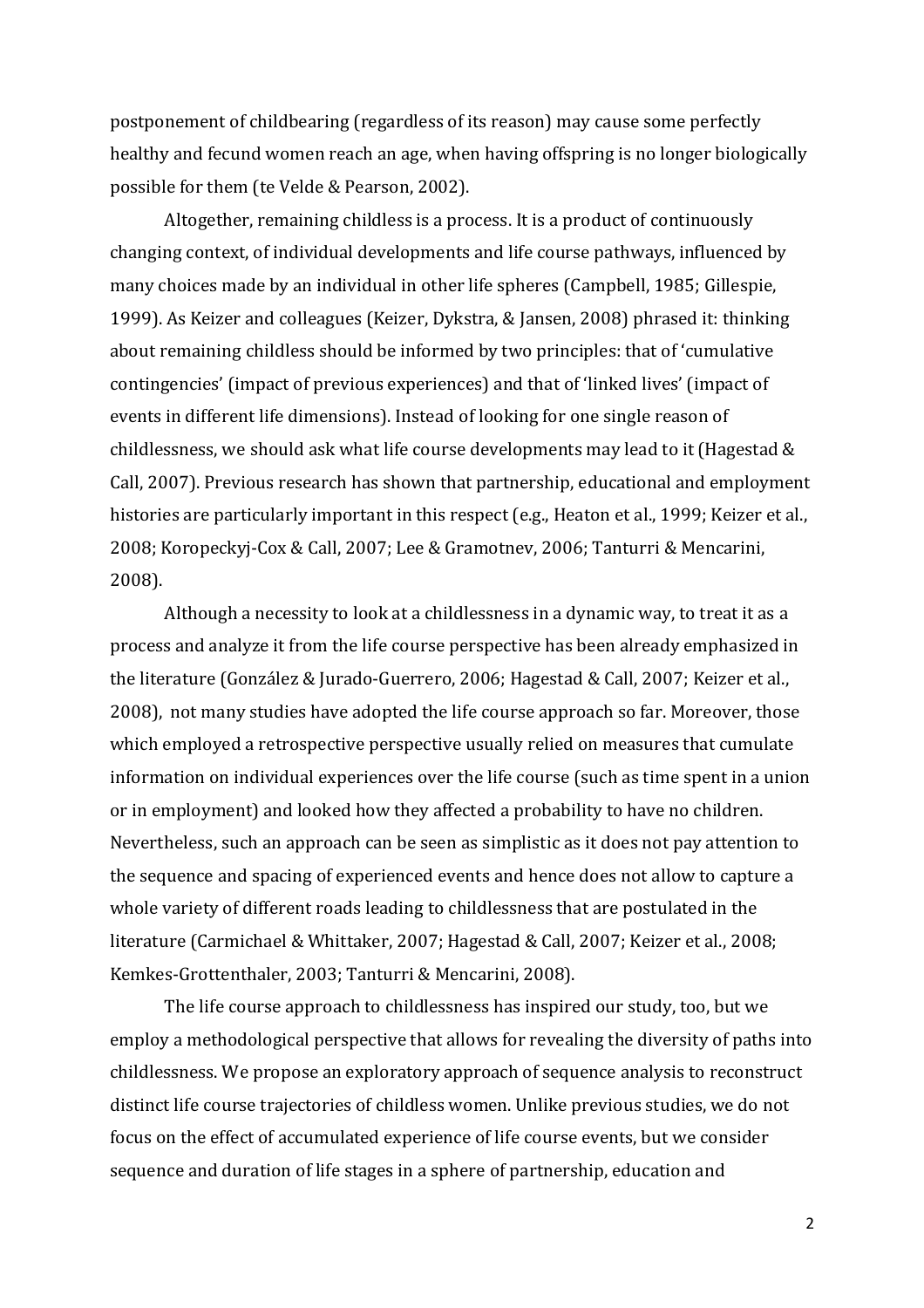employment of childless women. Such approach allows a holistic perspective on life course, and is based on a representation of lives as sequences of states. In this way we treat life courses as complex entities in their wholeness, instead of specific events or combinations of events, as dependent variables (Billari, 2001).

#### **Methodological approach: Sequence analysis**

The study of life courses in demographic and sociological research has increasingly employed event history techniques. Often researchers have taken one process as given and studied how the other process relates to it (Mulder & Wagner, 2001) or studied the mutual interdependencies between parallel careers (e.g., Matysiak, 2009). However, focusing on time-to-event in our research would lead to focus on the transition (or non-transition) to first births only, failing to consider the life course complexity of each woman as a key entity.

In order to describe the different path into childlessness we use sequence analysis with optimal matching algorithm. This method, originally developed for the analysis of protein and DNA sequences in bio-molecular studies, is however relatively new in social sciences (Abbott, 1995; Baizan, Michielin, & Billari, 2002; Baranowska, 2008; Billari, 2001). The basic idea behind optimal matching is to measure the pairwise (dis)similarity of sequences by considering the cost of transitions from one sequence to another.

The observation period we focus on is the central fecundity period of each woman. In the first step we compare typical (average) life courses of childless women versus mothers. But our main research aim is to reconstruct a variety of life courses of childless women. We consider women's education, employment and partnership histories and explore how these three life spheres intertwine and shape different pathways into childlessness.

## **Case studies: Italy and Poland**

In this paper we aim to explore paths into childlessness over the life courses of Italian and Polish women. We have chosen these two countries as they have experienced a marked increase in childlessness in the youngest cohorts despite the extraordinarily strong attachment to family and Catholic values (Matysiak & Vignoli, 2011). Even though the increase is more rapid in Italy, both Italy and Poland are characterized by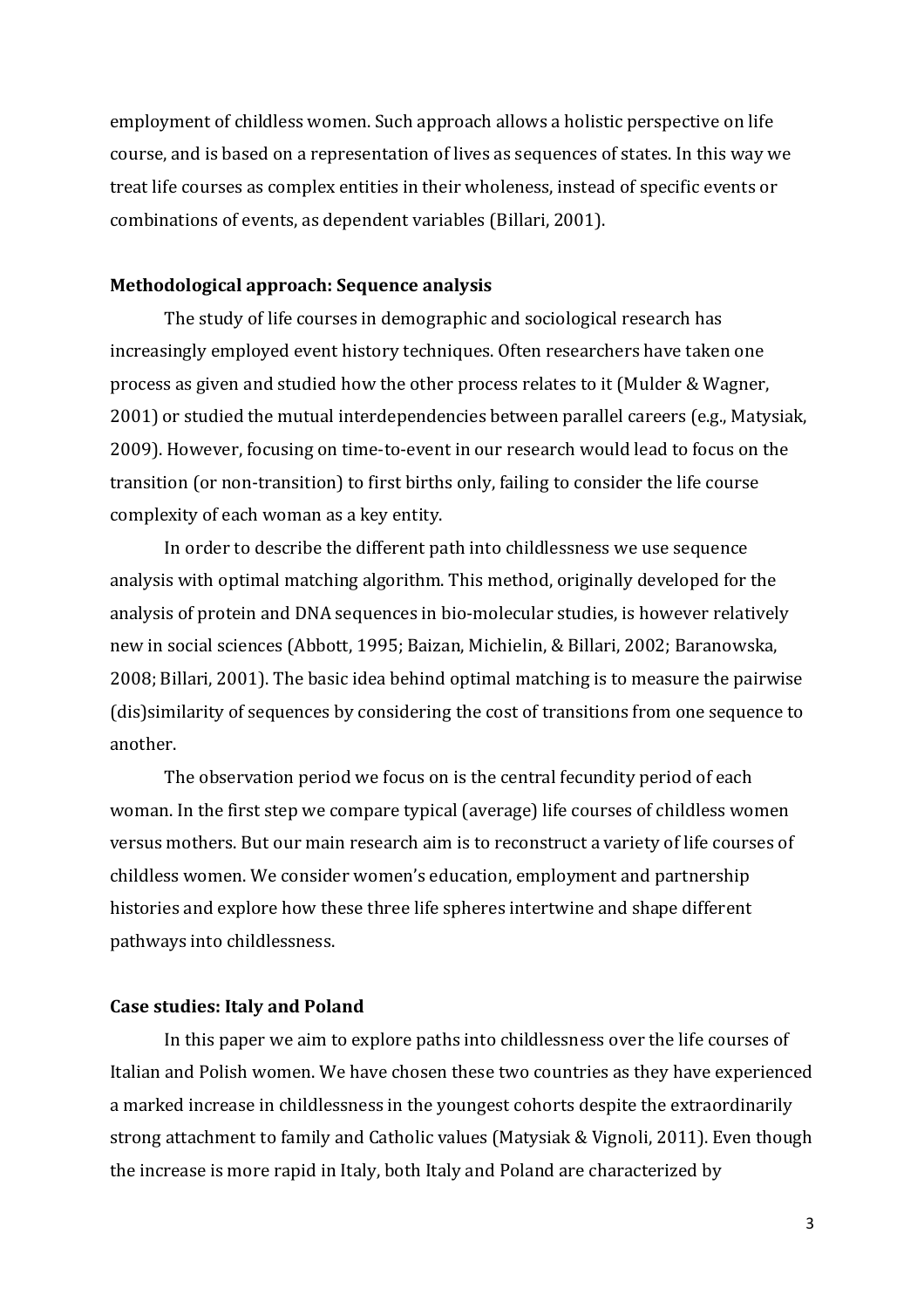particularly high levels of childlessness, compared to other countries in their respective regions (Frejka, 2008). These are especially information-rich cases to study childlessness.



In order to conduct our study we consulted recent representative surveys for both countries, from which we selected subsamples of mothers and childless women aged 36-46 at the time of the interview. More precisely, for Italy, we used data from the Household Multipurpose Survey on Family and Social Subjects (2009), i.e. the national retrospective survey which 24,000 households for a total of almost 50,000 individuals. From this survey we retrieved information on 736 childless and 2756 mothers. For Poland, we referred to the 2011 Generations and Gender Survey, conducted on a representative sample of 20,000 individuals. This survey provided us with information on 758 mothers. Additionally, we consulted the 2011 FAMWELL Survey on Childlessness from which we retrieved information on 449 childless women. We assumed that a childless woman is one who did not have any biological, adopted or foster child, and did not help raising children of her partner. A mother is a woman who gave birth to at least one child.

## **Preliminary findings: Poland**

In the first step, we constructed the typical, average life courses for mothers and childless women. This comparison has shown that the largest differences between the two groups relate to partnership and education. Mothers stay in education shorter than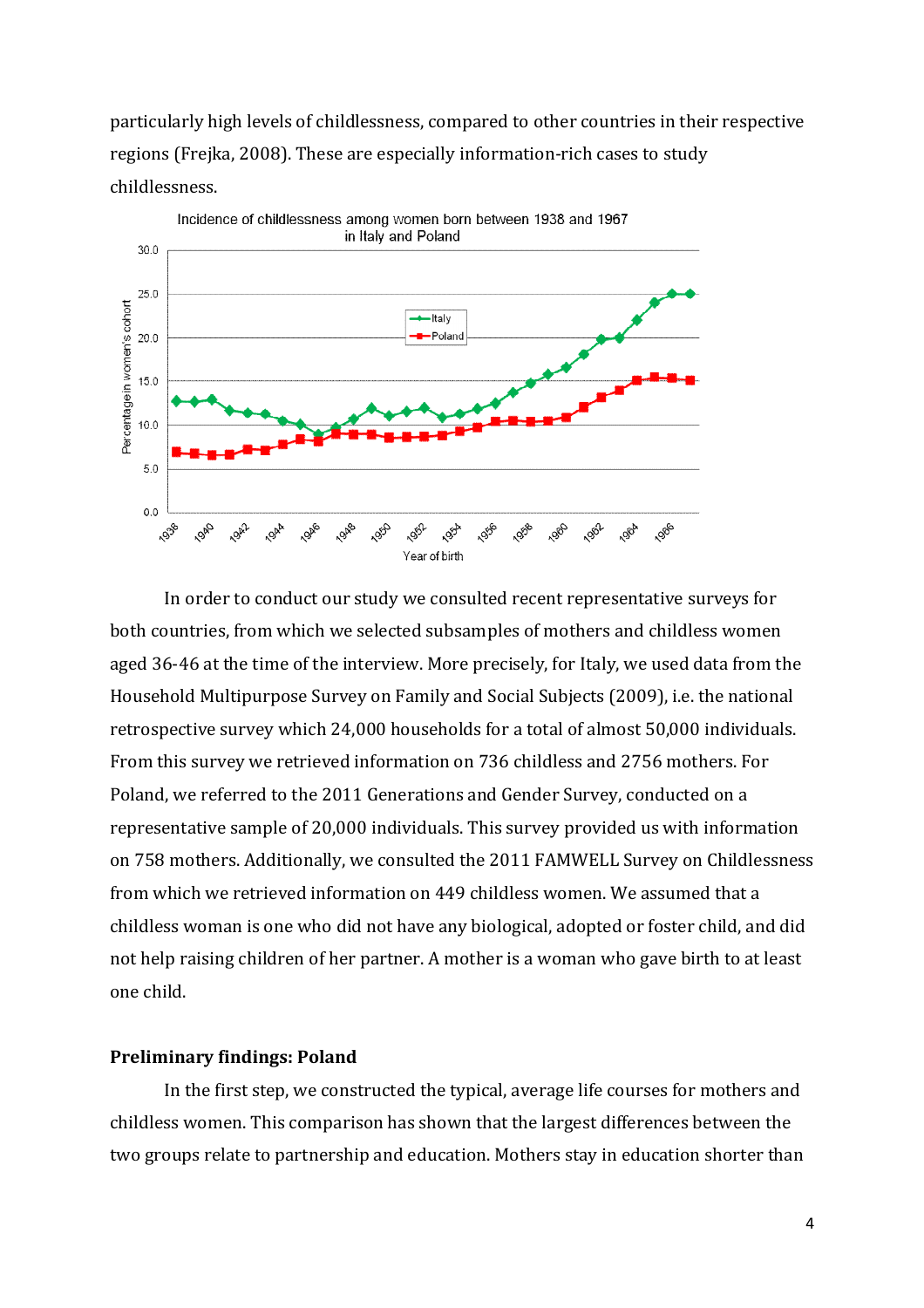their childless counterparts and they enter stable relationships shortly after they finish schooling and start working. Childless women continue studying longer and remain single for the vast majority of their lives. However, the adopted sequence analysis approach allowed us to disentangle this one, standard, average life course of childless women into different types of pathways. Cluster analysis, conducted on individual life sequences, revealed six different patterns, presented in the graph and the table below.



To interpret the above life sequences of childless women, it is necessary to explore each of them in great details. For example, the first type (single, in education  $\rightarrow$ married, not working) consists of women who experienced lots of instability in their life course, which is not immediately apparent when looking at their life sequence. They managed to build a stable relationship (marriage) only when they were almost 30 yearold. But in fact, they started entering relationships rather early. These relationships were, however, rather short and almost half of these women experienced at least one break up. Consequently, "being single" is a dominant partnership status of these women for a large part of the observed period. Their situation in the labour market was even less stable: 13% of them had never worked, others were recurrently experiencing long episodes of unemployment (hence: a dominant status is "not working").

The initial analyses indicate that some pathways are rather easy to interpret, while other are more complex and challenging. We are considering numerous additional characteristics to understand them (e.g., social background, educational level, mean age at first union formation, experiencing separation or divorce, health problems and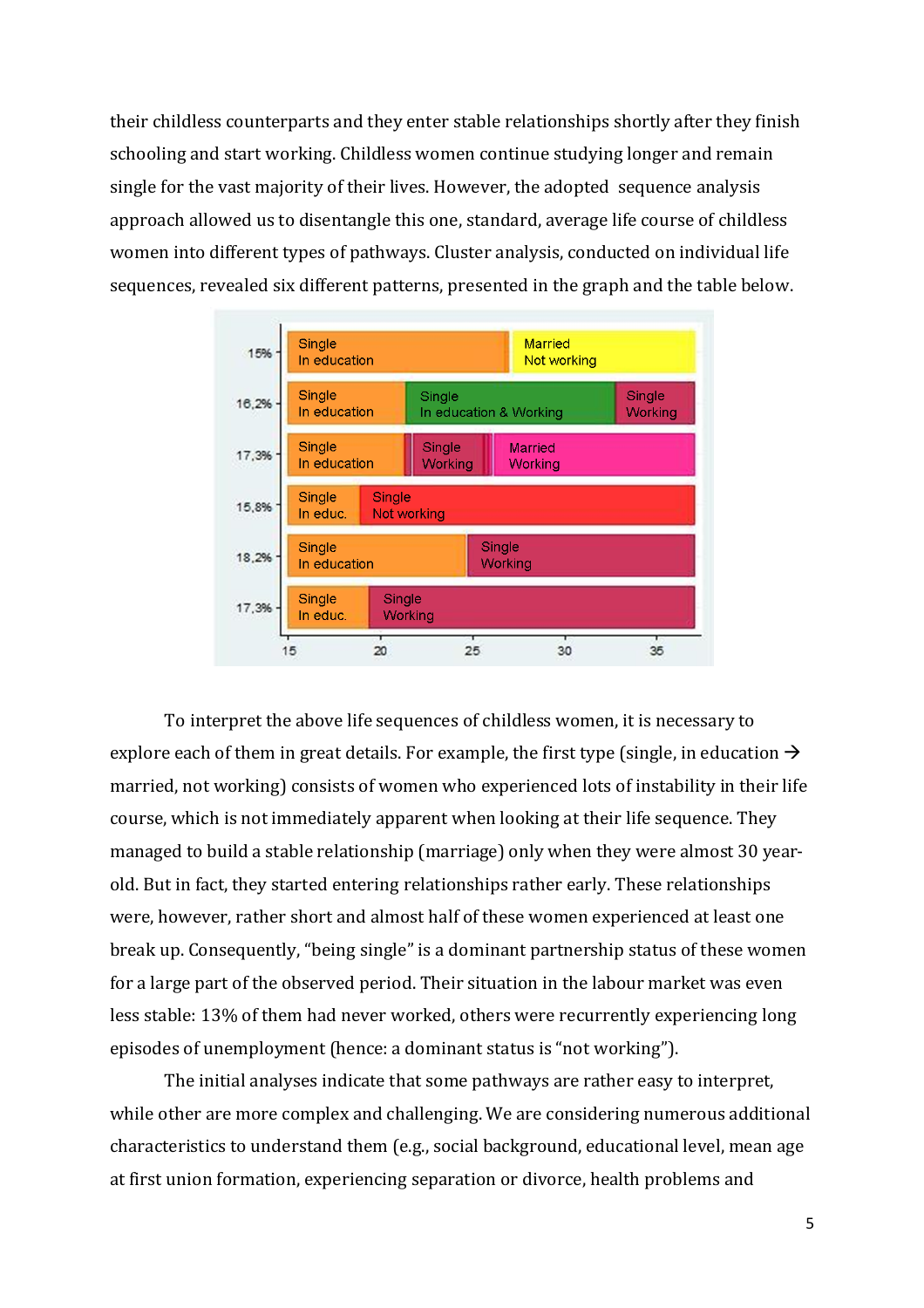disability, fecundity problems, fertility intentions at the time of the interview, etc.). The same procedures and the same set of variable will be considered for both analysed countries. A methodical comparison between various pathways will give us an opportunity to generate empirically grounded hypotheses on how different dimensions of individual life course intertwine, leading to childlessness.

# **References:**

- Abbott, A. (1995). Sequence Analysis: New Methods for Old Ideas. *Annu Rev Sociol, 21*, 93-113.
- Baizan, P., Michielin, F., & Billari, F. (2002). Political Economy and Life Course Patterns: The Heterogeneity of Occupational, Family and Household Trajectories of Young Spaniards. *Demographic Research, 6*(8), 191-240.
- Baranowska, A. (2008). *Changing patterns of entry into employment and motherhood in Poland – a cross cohort comparison*. Social Sciences TransEurope Working Paper. European Science Foundation.
- Basten, S. (2009). Voluntary childlessness and being Childfree. *The Future of Human Reproduction. Working Paper, No. 5*.
- Billari, F. C. (2001). Sequence Analysis in Demographic Research. *Canadian Studies in Population, 28*(2), 439-458.
- Callan, V. J. (1983). Childlessness and Partner Selection. *Journal of Marriage and the Family, 45*(1), 181-186.
- Callan, V. J. (1984). Voluntary childlessness: early articulator and postponing couples. *Journal of Biosocial Science, 16*(04), 501-509.
- Campbell, E. (1985). *The childless marriage : an exploratory study of couples who do not want children*. London; New York: Tavistock.
- Carmichael, G., & Whittaker, A. (2007). Choice and circumstance: Qualitative insights into contemporary childlessness in Australia. *European Journal of Population/Revue européenne de Démographie, 23*(2), 111-143.
- Connidis, I. A., & McMullin, J. A. (1993). To Have or Have Not: Parent Status and the Subjective Well-being of Older Men and Women. *The Gerontologist, 33*(5), 630- 636.
- Frejka, T. (2008). Parity distribution and completed family size in Europe: Incipient decline of the two-child family model. *Demographic Research, 19*(4), 47-72.
- Gillespie, R. (1999). Voluntary childlessness in the United Kingdom. *Reprod Health Matters, 7*(13), 43-53.
- Gillespie, R. (2003). Childfree And Feminine. *Gender & Society, 17*(1), 122-136.
- González, M.-J., & Jurado-Guerrero, T. (2006). Remaining childless in affluent economies: a comparison of France, West Germany, Italy and Spain, 1994--2001. *European Journal of Population, 22*(4), 317-352.
- Hagestad, G. O., & Call, V. R. A. (2007). Pathways to Childlessness. *J Fam Issues, 28*(10), 1338-1361.
- Heaton, T. B., Jacobson, C. K., & Holland, K. (1999). Persistence and changes in decisions to remain childless. *Journal of Marriage and the Family 61*, 531–539.
- Heiland, F., Prskawetz, A., & Sanderson, W. C. (2008). Are Individuals' Desired Family Sizes Stable? Evidence from West German Panel Data. *European Journal of Population / Revue européenne de Démographie, 24*(2), 129-156.